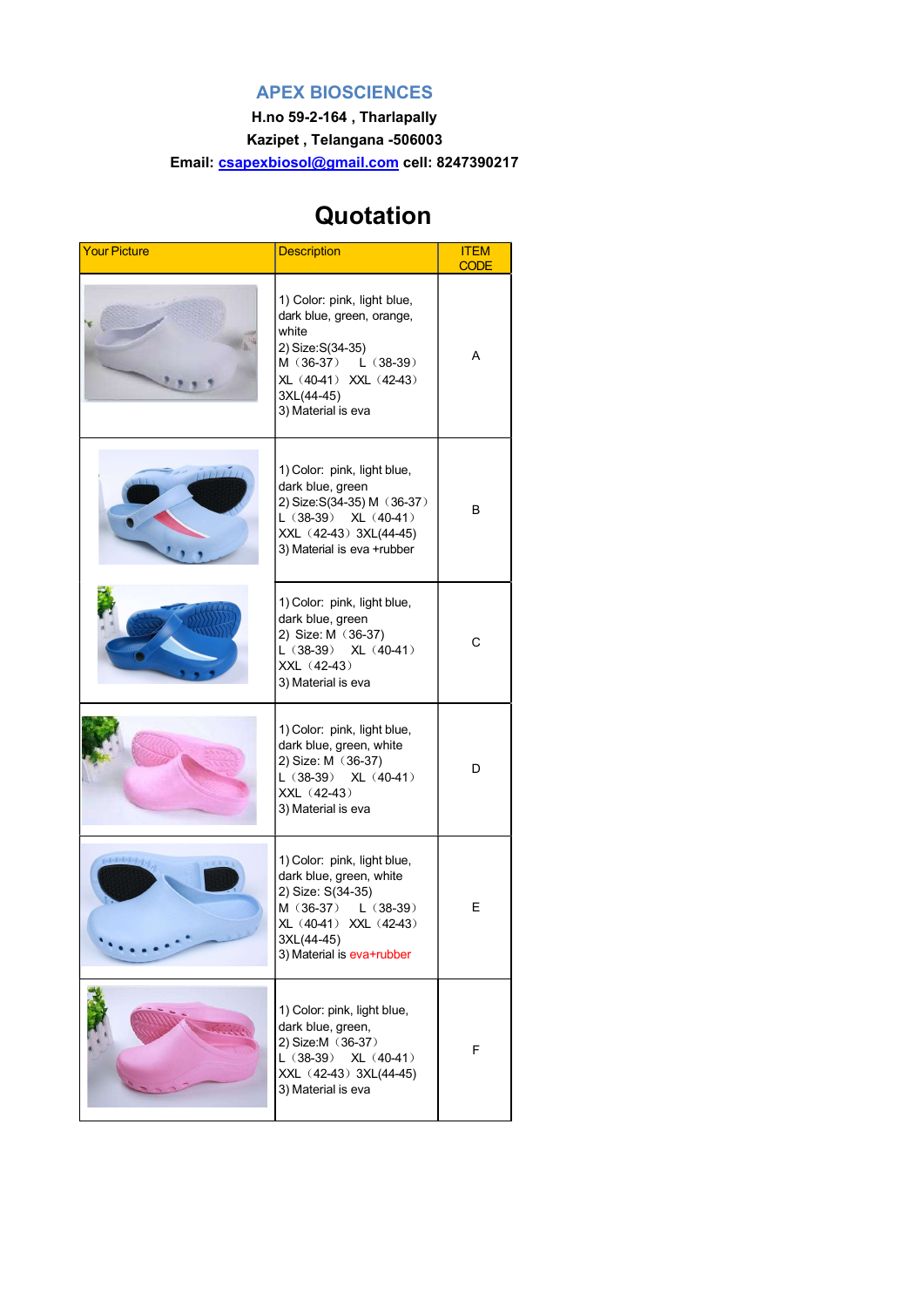| 1) Color: pink, light blue,<br>dark blue, green,<br>2) Size:M (36-37)<br>$L(38-39)$ XL $(40-41)$<br>XXL (42-43) 3XL(44-45)<br>3) Material is eva                                                                                              | G |
|-----------------------------------------------------------------------------------------------------------------------------------------------------------------------------------------------------------------------------------------------|---|
| 1) Color: pink, light blue,<br>dark blue, green, 2)Size:M<br>$(36-37)$ L $(38-39)$<br>XL (40-41) XXL (42-43)<br>3XL(44-45) 3)Material is<br>eva+rubber                                                                                        | H |
| 1) chef shoes<br>2) Color: black, dark blue,<br>green, white<br>3) Size:36-45, one size one<br>pair<br>4) Material is eva+rubber (<br>anti oil and anti water<br>outsole)                                                                     | ı |
| 1) chef shoes<br>2) Color: black, white<br>3) Size: 36-46<br>4) Material is eva+rubber<br>(anti oil and anti water<br>outsole/ comfortable insole)                                                                                            | J |
| 1) chef shoes<br>2) Color: white, black, dark<br>blue, green,<br>3) Size: M (36-37) L (38-<br>39)<br>XL (40-41) XXL<br>$(42-43)$ 3XL(44-45)<br>4) Material is eva+rubber<br>5) anti oil and anti water<br>outsole                             | κ |
| 1) chef shoes<br>2) Color: dark blue, light<br>blue, green, white, black<br>3) Size: M (36-37) L (38-<br>XL (40-41) XXL<br>39)<br>$(42-43)$ 3XL(44-45)<br>4) Material is eva+rubber<br>5) anti oil and anti water<br>outsole can be with belt | L |
| 1) chef shoes<br>2) Color: dark blue, light blue<br>, green, white, black<br>3) Size: M (36-37) L (38-<br>XL (40-41) XXL<br>39)<br>$(42-43)$ 3XL(44-45)<br>4) Material is eva+rubber<br>5) anti oil and anti water<br>outsole                 | М |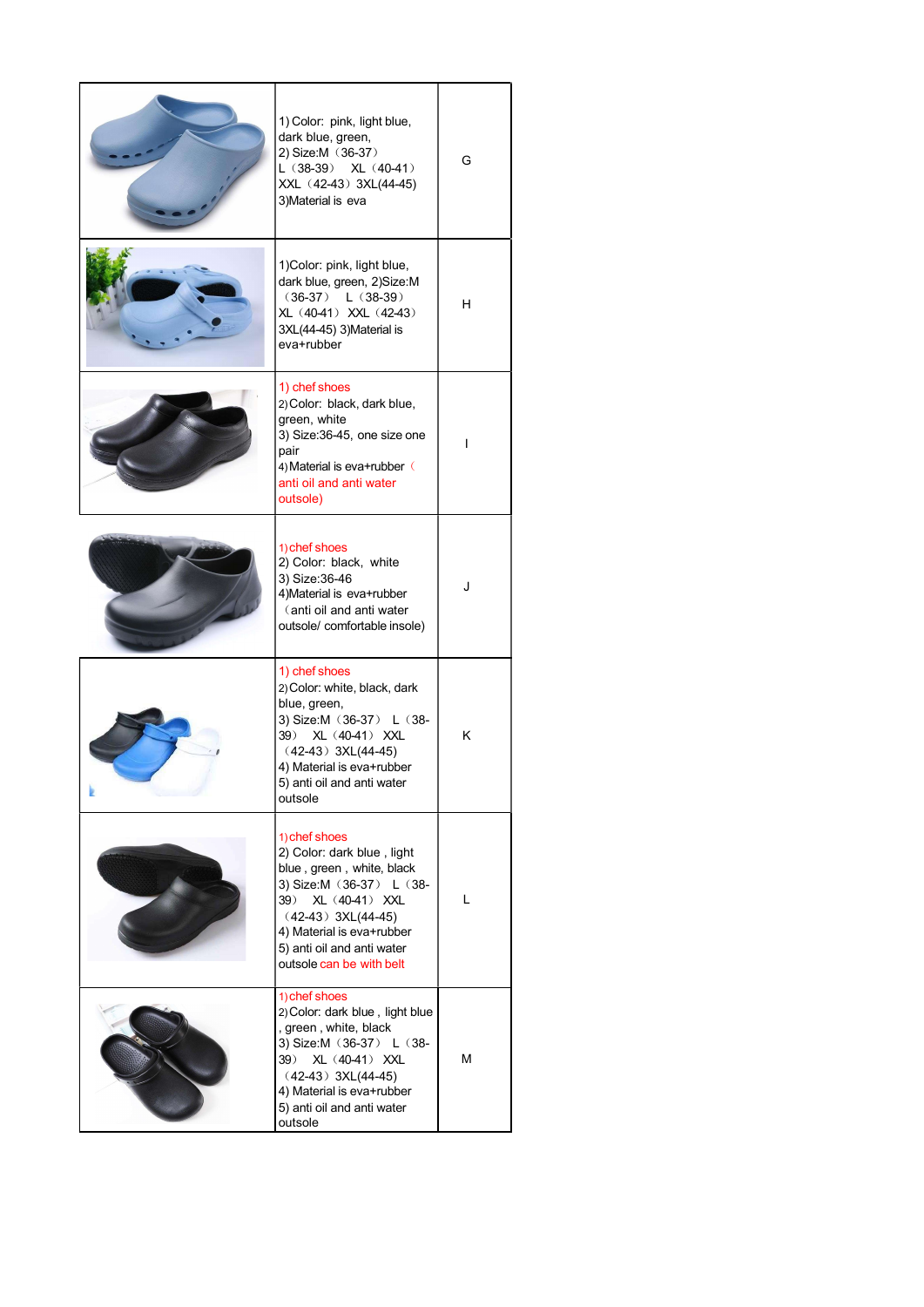|                                                          | 1) Color: black, white,<br>green<br>2) Size: 36-45<br>3) Material is pvc                                                                                                                                | N |
|----------------------------------------------------------|---------------------------------------------------------------------------------------------------------------------------------------------------------------------------------------------------------|---|
|                                                          | 1) Color: black, white,<br>pink, blue, green<br>2) Size: 37-46<br>3) Material is pvc                                                                                                                    | O |
| S083 钢头鞋<br>M:36-37 L:38-39 XL:40-41 XXL:42-43 3XL:44-45 | 1) chef shoes with plastic toe<br>cap<br>2) Color: black, white or<br>customized<br>3) Size: 36-37, 38-39, 40-<br>41,42-43,44-45,<br>4) Material is eva+rubber (<br>anti oil and anti water<br>outsole) | P |
| 5085<br>耐油防滑底<br>共五个码段:36-37 38-39<br>40-41 42-43 44-45  | 1) chef shoes<br>2) Color: black, white or<br>customized<br>3) Size: 36-37, 38-39, 40-<br>41,42-43,44-45,<br>4) Material is eva+rubber (<br>anti oil and anti water<br>outsole)                         | Q |
|                                                          | 1) Color: pink, light blue, dark<br>blue, green, white<br>2) Size: S(34-35) M (36-37)<br>$L(38-39)$ XL $(40-41)$<br>XXL (42-43) 3) Material is<br>eva+rubber                                            | R |
|                                                          | 1) Color: pink, dark blue,<br>2)Size: M<br>green,<br>$(36-37)$<br>$L(38-39)$<br>XL (40-41) XXL (42-43)<br>3) Material is TPE, resistant<br>to high temperature                                          | S |
|                                                          | 1) Color: pink, dark blue,<br>2)Size: M<br>green,<br>$L(38-39)$<br>$(36-37)$<br>XL (40-41) XXL (42-43)<br>3) Material is TPE, resistant<br>to high temperature                                          | т |